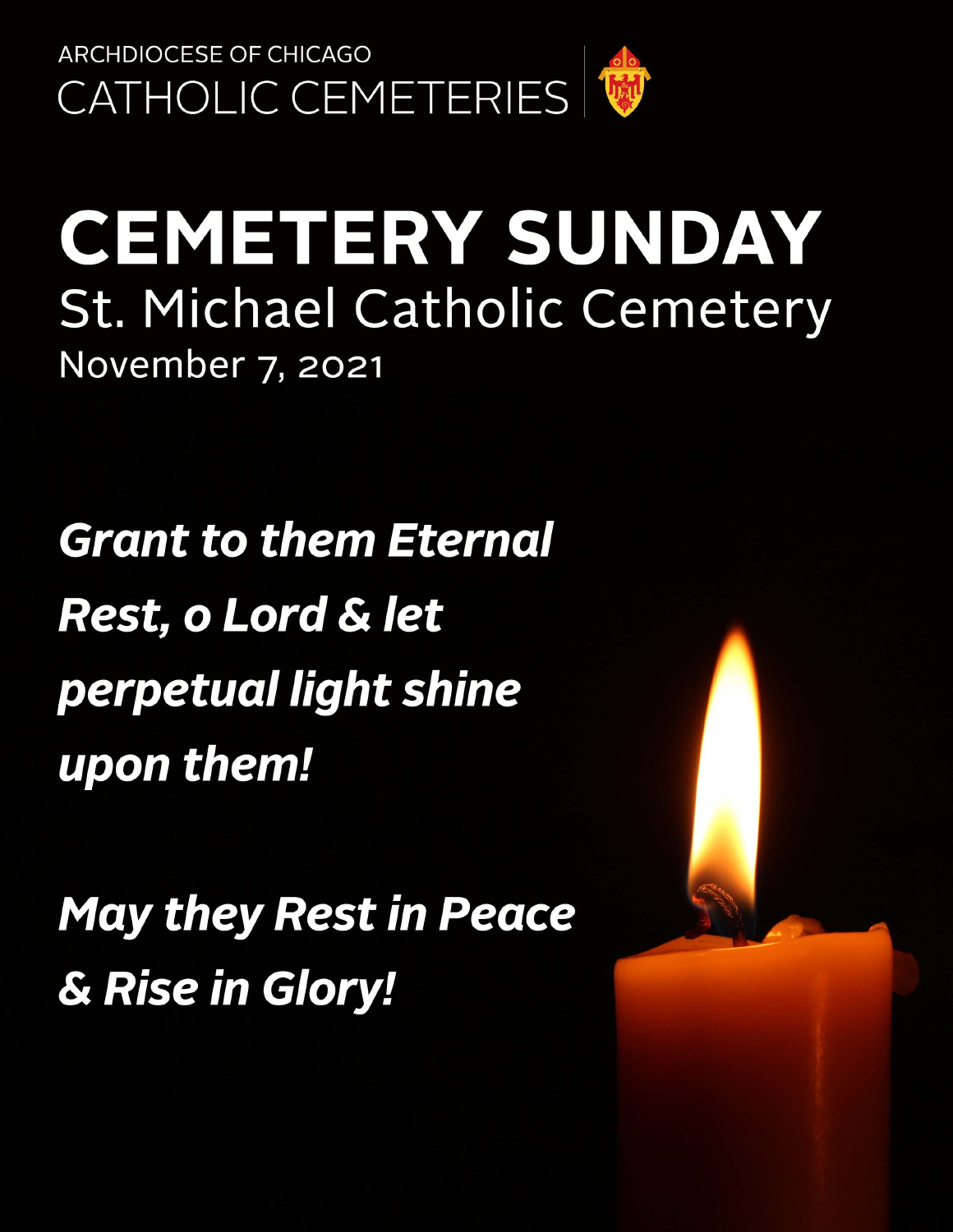O God, glory of the faithful and life of the just, by the Death and Resurrection of whose Son we have been redeemed, look mercifully on your departed servants, that, just as they professed the mystery of the resurrection, so they may merit to receive the joys of eternal happiness.

Through our Lord Jesus Christ, your Son, who lives and reigns with you in the unity of the Holy Spirit, one God, for ever and ever.

Amen.

- Collect of the Mass for the Feast of All Souls

Hear our Prayers for all who have died and are buried in our Catholic Cemeteries, especially those recently interred from October 15, 2020 to October 15, 2021.

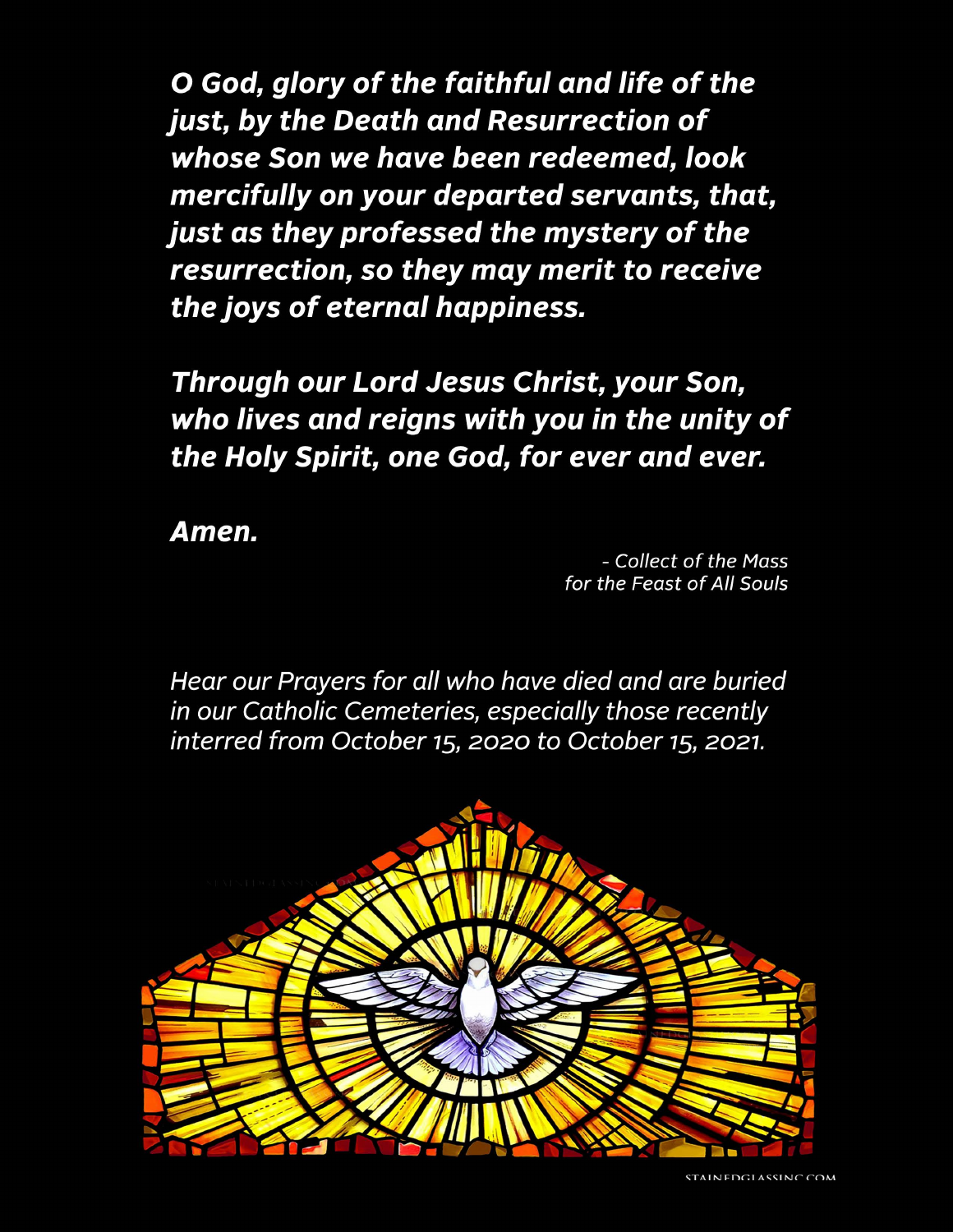† JENNIFER A. ABBORENO † PRUDENCE AIELLO † HEATHER ANN AKIYOSHI † HELEN ALLEN † SHIRLEY ANN ALPERS † ROSE CAROL ANDERSEN † JOSHUA ANTONGIOVANNI † EDUARDO B. APOLINAR † BETTY ARIENT † RICHARD G. ARNOLD † MARGARITA R. ATENCIO † DEBRA L. AUSTIN † JILL M. BABICZ † DENNIS J. BAGNOLE † KRYSTYNA J. BALA † CHERYL ANN BALLETO † MATEO BARRAZA-MORA † CATHERINE BARRETT † JEAN E. BARRY † WAUNETTAH M. BARTKOWIAK † SUSAN A. BARTYS † DENNIS BAUM † ROSEMARY BEHRENDT † MARGRIT BERGER † MARY BETZ † PAMELA A. BLACK † DAISY BLANCO † CARL H. BLEY † NOREEN R. BOBER † RYAN BOEHLER † SOPHIA E. BORYS † IRWIN L. BRANECKI † BARBARA BROD † THOMAS R. BROWN † THOMAS BRZIZINSKI † CYNTHIA BUFFA † PATRICIA BURKE-DIAZ † JOHN BURSON JR. † REYNALDO B. CALACSAN † MICHAEL CALENDO † LEO CANNON † ROGELIO C. CARBONELL † JOHN CARLISLE † GRACIELA CARMONA-SERRATO † LEO CASAREZ

 † CANTALICIO ACOSTA † SEGUN AJAYI † FLORENCE ALEXANDER † ARLENE FRANCES ALLIE † TEJAS AMIN † ROBERT ANDERSON † JUANA APARICIO † RYAN JASIEL AREVALO † KATHERINE A. ARMOUR † MANOHAR ARYA † MATTHEW P. ATTARD † LETY AVILA † WAYNE E. BABICZ † BOLESLAW J. BALA † JADWIGA BALINSKA † BARBARA A. BARBEAU † HOPE BARRERAS † ANNE BARRY † NORMAN C. BARSANTI † DIANE V. BARTLEY † DIANE BASSO † HALINA BEDUS † THERESA BELL † JAMES BETTS † JOANNE BIRD † WILLIAM BLAKER † DORIS BLANCO † PATRICIA BLONIARZ † DOROTHY BOCKSTAHLER † KATHLEEN BOMBACINO † CATHERINE B. BOWMAN † BRUCE A. BROADBENT † CATHERINE BRODNAN † CATHERINE BRUZGA † CHARLES ROBERT BUCHMILLER † GERSON BULEJE LLANOS † MARION F. BURROWS † GIOVANNI CALABRESE † HORACIO CALDERA † JAMES FRANCIS CAMPBELL † WAYNE CAPINEGRO † DOREEN M. CARLISLE † PATRICIA CARLSON † CARLISS ANN CARNEY

† ROSEMARIE CASEY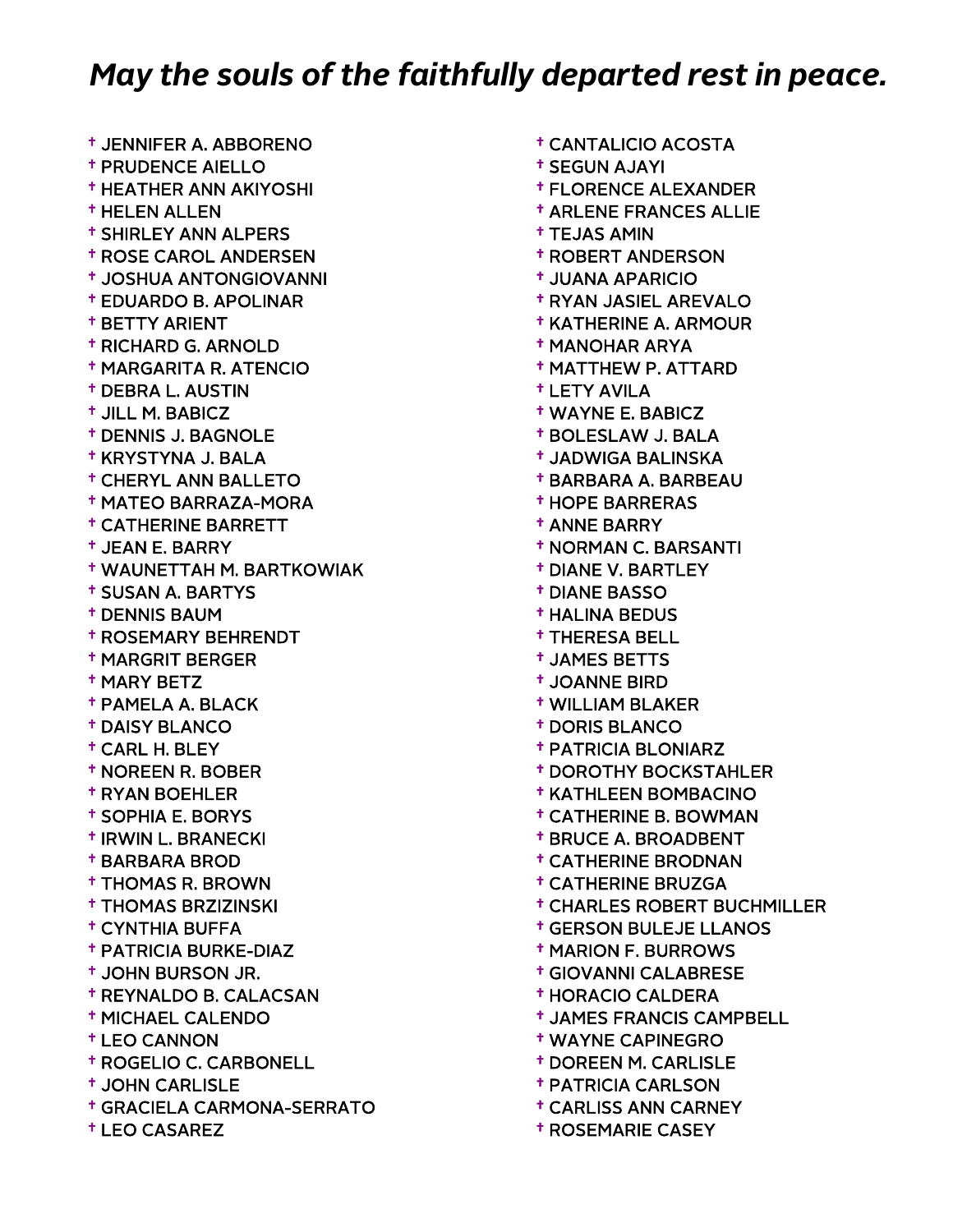† JOHN J. CASEY, JR. † MARYJEAN CEBULSKI † EDGAR CHAVEZ † GIANCARLO CHELONI † MARGARET CIENIAWA † CHARLES C. CIRRINCIONE † LAURETTA CITRANO † DANIEL G. COCOMISE † MARIE E. COGBURN † PATRICK J. COLLINS † BEVERLY A. CONLEY † THOMAS V. CONNERY † AGNES M. COOKE † BETTY J. CORBETT † JESUS CORONA † STEVE J. COSMOS † JOHN COTTON † WILLIAM E. CRAMER † ALEXANDER CUATCHON † BRIAN C. CUTTONE † EDWARD CYRULIK † JOHN DALEO † CHRISTINA MARIE DAMPTZ † PATRICK J. DAVERN † MARY L. DAVIS † MICHAL DAWIDZIUK † DEEPIKA DAYAL † JAMES DEAL † ELIZABETH DEERING † RUBY DEJESUS TOVAR † SANDRA R. DELISI † CAROL L. DEWITT † CARMEN DIAZ † BETTY A. DILLHOFF † ANN S. DIVALL † CHRISTOPHER KENNEDY DOLEZAL † THOMAS DONOHUE † ELIZABETH ANNE DOYLE † JEFFREY A. DREYER † JOAN DROLET † DARLENE DUICK † MARGARET ANN DURKIN † ANGELA EDMUNDS † MARY R. ELBE † MINERVA S. ELLA

 † JOSE L. CASTRO † CHARLENE C. CHAKEEN † YOLANDA A. CHECCHIN † KYUNG SOOK CHOI † PHILIP G. CIMARUSTI † JOHN J. CITRANO † LAWRENCE CLARK † DONALD J. CODUTO † JAMES J. COLGAN † GEORGE W. COMPTON † CHARLES C. CONLEY † JESSICA CONTRERAS † LESLIE E. COOPER † FRANK CORNIER † LISA M. CORTESE † ELZORA M. COSTELLO † ALICE M. CRAMER † MARGARET THERESE CRAWFORD † NORBERT PETER CUDNOWSKI † MARY E. CYBULSKI † DORIS DALEO † MICHAEL A. DAMICO † FAYE LOUISE DARGAN † BARBARA J. DAVIS † MERLE E. DAVIS † WILLIAM B. DAY † KAYE DAYAO † MARGARET DEEKE † HARRIETTE DEGREEF † VRISIDHA DELI † ATHENA DEMET † PHILIP L. DEWITT † BENTE DIBARTOLOMEO † NICHOLAS DISILVIO † JOYCE A. DOHERTY † LAURA DONATH † MARGARET DOWLING † JOSEPH J. DRABOT † KRISTINE MARIE DREYER † KAZIMIERZ DROZDZYNSKI † ANTHONY MARIO DURANTE † WILLIAM N. ECONOMOS † CYRUS J. ELAHIPARAST

- † MARCELINA ELLA
- † SHIRLEY ELLA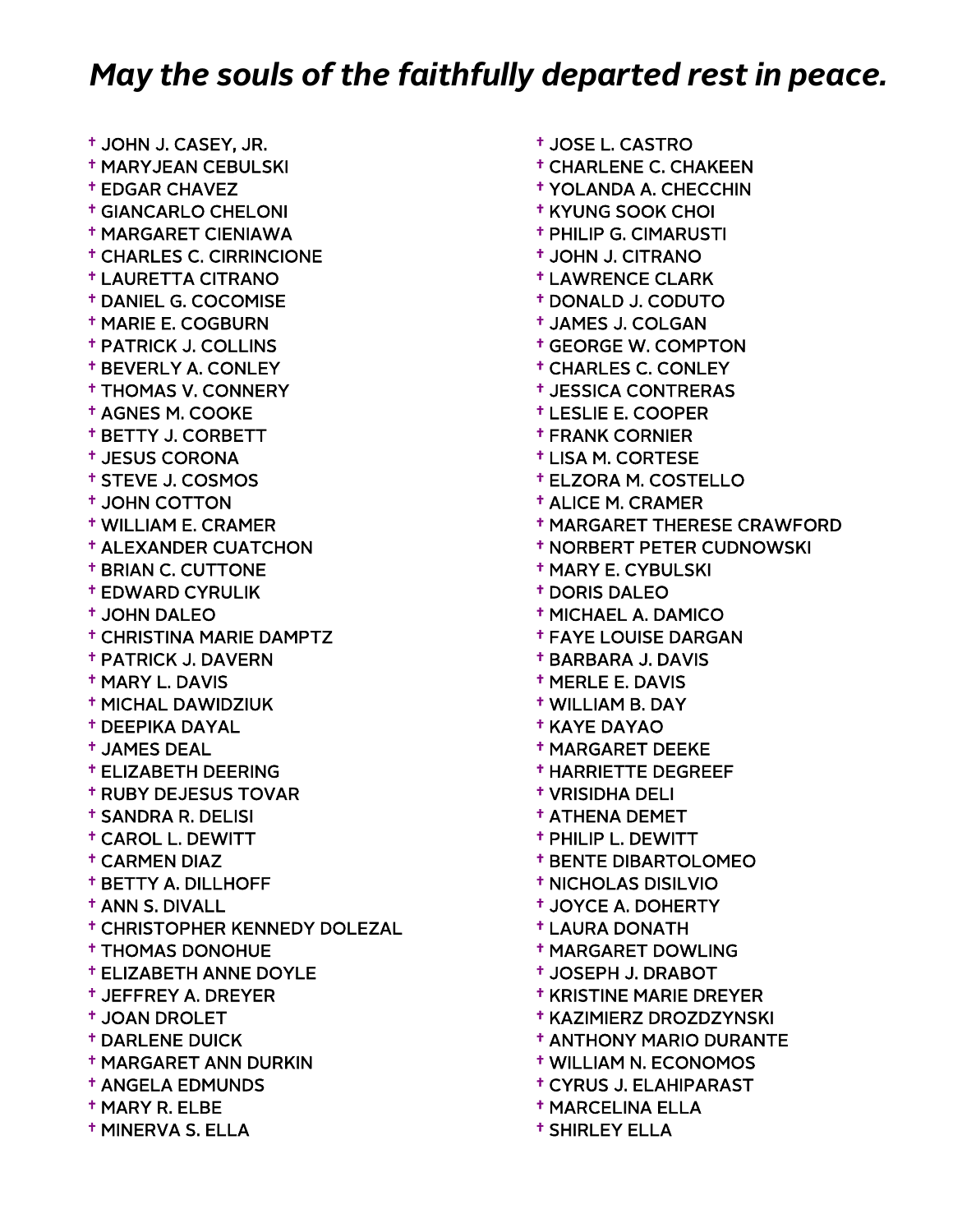† EUGENE W. ELLERY † DOLORES ANN ENGELS † JOHN SCOTT ERICKSON † RICHARD ESHOO † CLARA M. EVANS † MARY LYNN FARMER † EILEEN J. FARRELL † TOUBA FEKRI † MARGHERITA FERRACANE † CLEMENTE FIORENZA † DANIEL FLOREANI † RAFAEL SR FLORES † JOSE LUIS FLORES ALMILLO † TIMOTHY P. FOLEY, SR. † FAITH FRANK † JANICE FREDRIKSEN † LOUIS FRICANO † OMAR FUENTES † THOMAS P. GAFFNEY † DONNA GALUSZKA † JAMES C. GALVIN † PABLO GAMA † DOMENICK J. GARIBOTTI † LOIS GASKILL † PAWEL J. GAWLIK † VINCENT A. GENNARDO † MARY BETH GERDES † CHARLES GHILONI † RUDY GIANNETTI † ELAINE GILLESPIE † EILEEN B. GLODOWSKI † MARGUERITE R. GODZICKI † MARIO GOMEZ † TEOFILO GONZALEZ † JANE F. GRACZ † HELEN A. GRAY † DOUGLAS M. GRECO † LEONARD W. GRZENIA † SAMANTHA GUTIERREZ † SHIRLEY HADEL † ROSEMARY A. HAMILTON † MICHAEL JOHN HANRAHAN † DAMARIS HATFIELD † KRISHNA HATODE † CHARLOTTE L. HAYES

 † NORMA L. ELLERY † MARY C. ENGELS † EDWIN ERNST † AHMAD ESMAILI † SHU HSIEN FANG † ANITA G. FARRAR † CELESTE L. FARRIS † JOAN L. FELKE † VIRGINIA J. FESSLER † NORMAN R. FLINTZ † OTILIA FLORES † SERJIO FLORES † JAMES BRADLEY FLYNN † ELIZABETH ANNE FOX † PATRICIA A. FRAZIER † JEFFERY ALAN FREDRIKSEN † KERMIT DALE FRITZ † CARMELA M. GAFFNEY † RAYMOND P. GAJDA † VICTOR M. GALVAN † PETER J., III GALVIN † BERTA GARCIA † FRANK A. GARRO † LEONARD F. GAUL, JR. † EILEEN GELLER † JOHN V. GEORGOPOULOS † BRUCE A. GERGEN † DANTE R. GIACCHETTI † MARY GIBLIN † RICHARD P. GLASS † ROBERT L. GLODOWSKI † RICHARD J. GOLDHAGEN † SR. CLAIRE GONSOWSKI † RONALD R. GOULD † CHARLES K. GRAFFY † VITO GRAZIANO † KATHERINE ANNE GRIESSER † CHARLENE D. GULIK † AGUSTIN GUZMAN ROBLEDO † PATRICIA M. HALPIN † LEOPOLD A. HANKE † NAOMI HARRIS † WILLIAM NATHANIEL HATFIELD † ROBERT HAUPERT † ELEANOR E. HAYES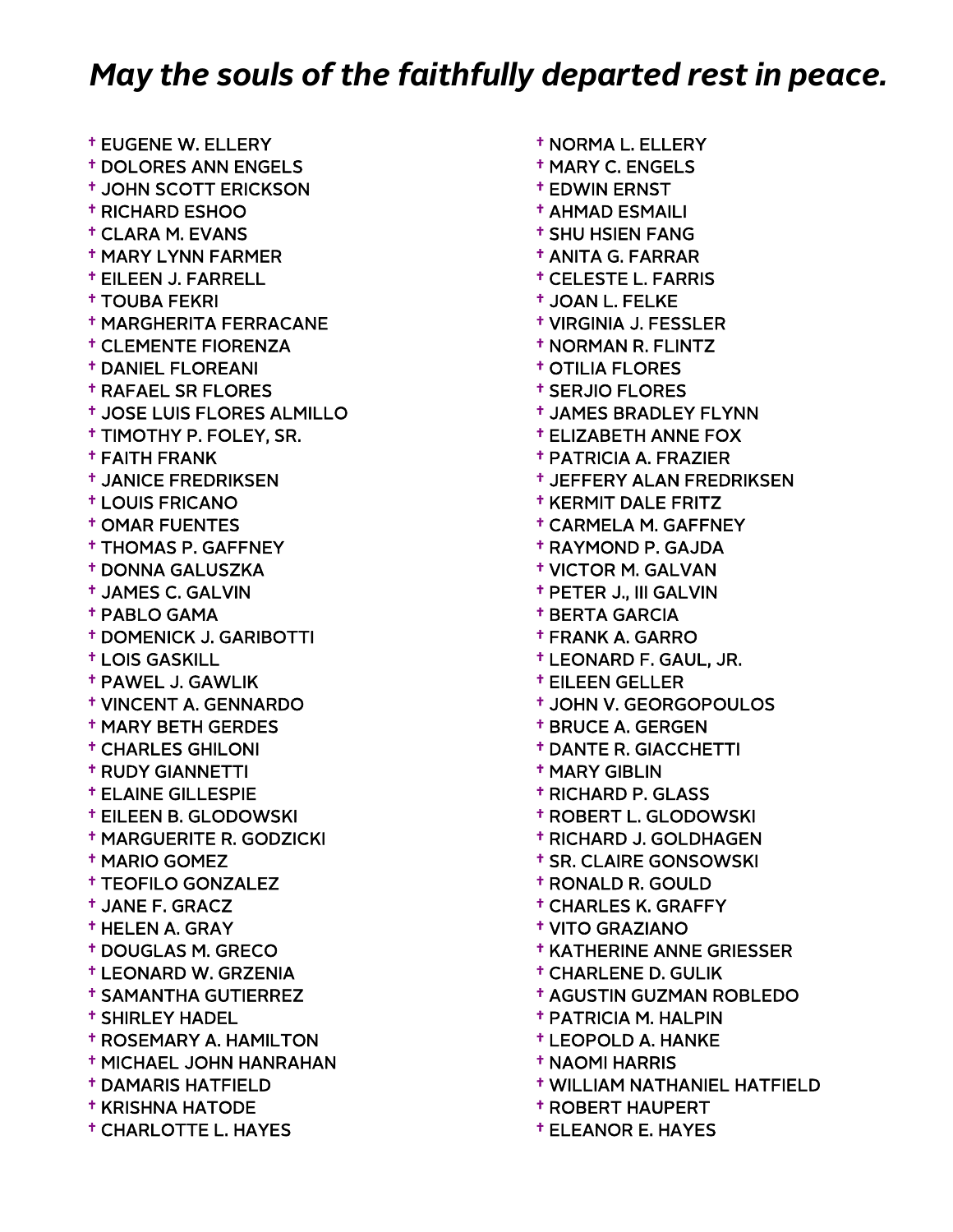† JULIE HEALY † FRANCIS HEFFLEY † JACK M. HELGESON † JOHN HENNESSY † JO ANN HERBST † KIMBERLY ANN HERMAN † BERNARDA HERNANDEZ † ROBERTO HERNANDEZ-GARCIA † AUDREY HERZOG † JILL L. HILL † LUCAS J. HILLS † CARL W. JR HOAGLUND † DONALD HOESSLER † RONALD S. HOMOLA † BAT HUA † PATRICIA IACOVELLI † ALEXANDER IVINKIV † ALBERT JACOB † HELEN JAGERT † MARIUSZ JAROSZ † PETER F. JAVOR † BRYAN JOSEPH JEZIOR † ARVID N. JOHANSEN † THOMAS A. JOHNSON † FELICITAS JORDA † GERALDINE C. JUREWICZ † DEMETRA KALANTZIS † ROSEMARY KAMHOUT † ALOYSIUS ANTON KARMIK † MIROSLAW KASPERCZUK † JUDITH JOAN KATING † CAROL A. KEHRER † VERONICA A. KELLY † MARLENE A. KESSEL † IM YONG KIM † LEOPOLD C. KIM † WOO YEON KIM † ADELE KLACZEK † MARYANN KLOC † RAYMOND KNOEPPEL † KIM KOCH † RICHARD KOLBABA † ANNA KOMOTOS † LORRAINE KOPROWSKI † KOSTAS GUS KOURTIS

 † MARIE M. HECKINGER † HELEN M. HEGBERG † CATHERINE M. HENNELLY † CHARLES HERBST † THERESE HERDRICH † ADAM HERNANDEZ † MARIA A. HERNANDEZ † SEGUNDO N. HERRERA † PAUL C. HESTER † RONALD J. HILL † LORI HITCHINGS † STACIA A. HOBDAY † DOROTHY HOESSLER † TIMOTHY J. HOWARD † GARY J. HUF, SR. † JOSEPH IRONS † MARLENE C. JACKSON † RUBEN JACOBO SERNAS † JOSEPH M. JANOWSKI † FRANEK JARZYNA † MAGDALINE L. JAZWIEC † HELENA JOCHANIEWICZ † MARGARET JOHNSON † ROBERT W. JONES, JR. † ANDRZEJ JOZWIAK † COLE STEPHEN KAIN † EDWARD N. KALASA † NICK KARAMITOS † ELIZABETH KARTALI † JOHN KATING † JAMES D. KEHOE † ELIZABETH J. KELLY † JOANN V. KEMPTON † WILLIAM KESSELER † IN AE KIM † OAK JA KIM † STEVEN G. KING † JOHN C. KLICZKO † NELL KLOCZKOWSKA † MARYANN KOBACK † KATHLEEN KOEHL † PATRICIA KOLVEK † EDWARD J. KOPP † GEORGE R. KOPULOS

† MIECZYSLAW KOZAK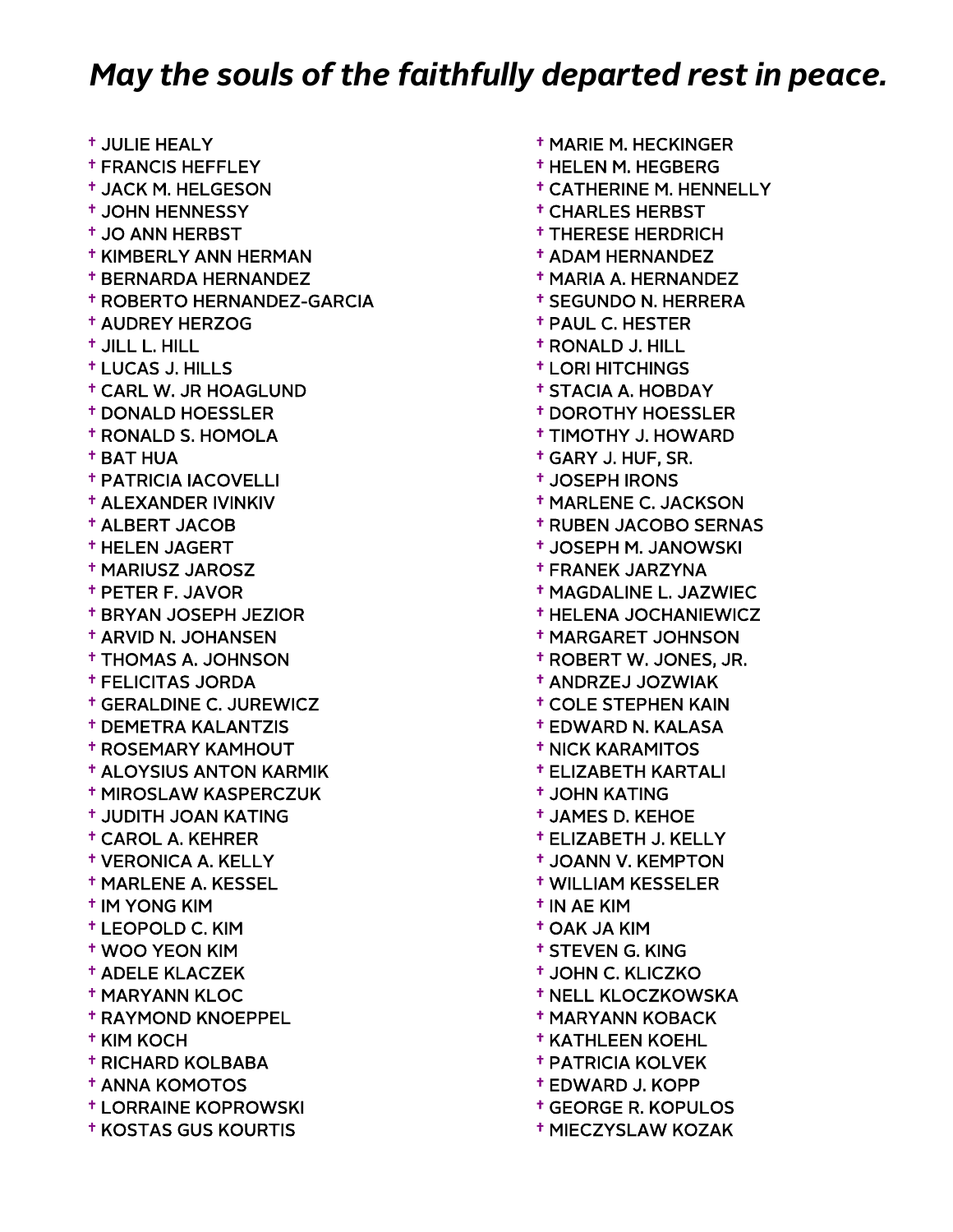† KAMIL G. KRAUZOWICZ † NANA E. KRON † JAMES J. KUCZORA † ASSUMPTA KUTANWA NAMUSOKE † MICHAEL N. KUZMIAK † CONNIE KWIEK † GLORIA C. LABNO † EDWARD LAKOWSKI † JOSEPH LANYI † MARIA LAPINSKI † DONALD J. LAROCCO † DARLENE A. LARSON † JOSEPH ANTHONY LAUDICINA † JEANETTE A. LAUER † MICHAEL LAWSON † DAVID M. LEGUT † DONALD E. LEWAN † EDWARD LIEGL † BERNARD LING † MARY LINQUIST † YU HWA LIU † ROLANDO LOPEZ † JOANNA LORYCH † MARGARET LOZYNSKI † FERDINAND M. LUCIANO † AN LUU † JOAN D. LYNCH † LISA MA † PATRICIA J. MADDEN † GERALDINE A. MAGER † DOLORES MAHER † AGUSTIN MALAGON † THOMAS MALLOY † ROSITA P. MANLAPAZ † BOZENA MARCINIEC † SILVESTRE MARQUEZ LOPEZ † PATRICIA MARTIN BAKER † PEDRO MARTINEZ † PATRICIA A. MASBAUM † TERESA MAZZARRI † JAMES J. MCCARTHY † CHARLES P. MCGINTY, JR. † BRUCE ROBERT MCINTOSH † SHEILA MCMAHON † DAVID MCWILLIAMS

 † ROBERT R. KRILICH † MIECZYSLAW KUCA † STANLEY J. JR KUKLA † ROBERT J. KUTELLA † DEBORAH A. KWIDD † LEONARD LABIAK † MARY JO LAKOWSKE † GARY L. LAMM † KATHLEEN LAPETINA † ROBERT LARLEE † JOSEPH ALBERT LAROCHE † ALICE LATTMANN † CAROLINE G. LAUER † RAYMOND C. JR LAUER † ROGER F. LEDERER † DOLORES M. LEMRISE † JIN L. LI † DOROTHY C. LIMAS † RICHARD J. LINGL † ELIZABETH LISAK † ANDREW P. LOMBARD † MATIA LOPEZ LIZANA † JOSEPH LOSAVIO † EILEEN B. LUCAS † RONALD EDWARD LUTSCH, SR. † CATHERINE LYKOS † JOHN V. LYNCH † KATHRYN ANN MACK † DONALD J. MAGA † VIRGINIA MAGNIFICO † MICKEY MAJUS † JULIA IRENA MALECKI † AGNES MANDREK † MANUEL A. MANZANO † EMILY MARIGLIANO † SANDRA MARTIN † MARCOS A. MARTINEZ † JOSEPH M. MARTORELLI † THOMAS M. MAUK † EDITH MCARTHUR † MICHAEL J. MCGEE † BRIDIE MCGREEVY † MARGARET L. MCKELVEY † GRAHAM MCNAMEE

† JEFFREY JOSEPH MEGARO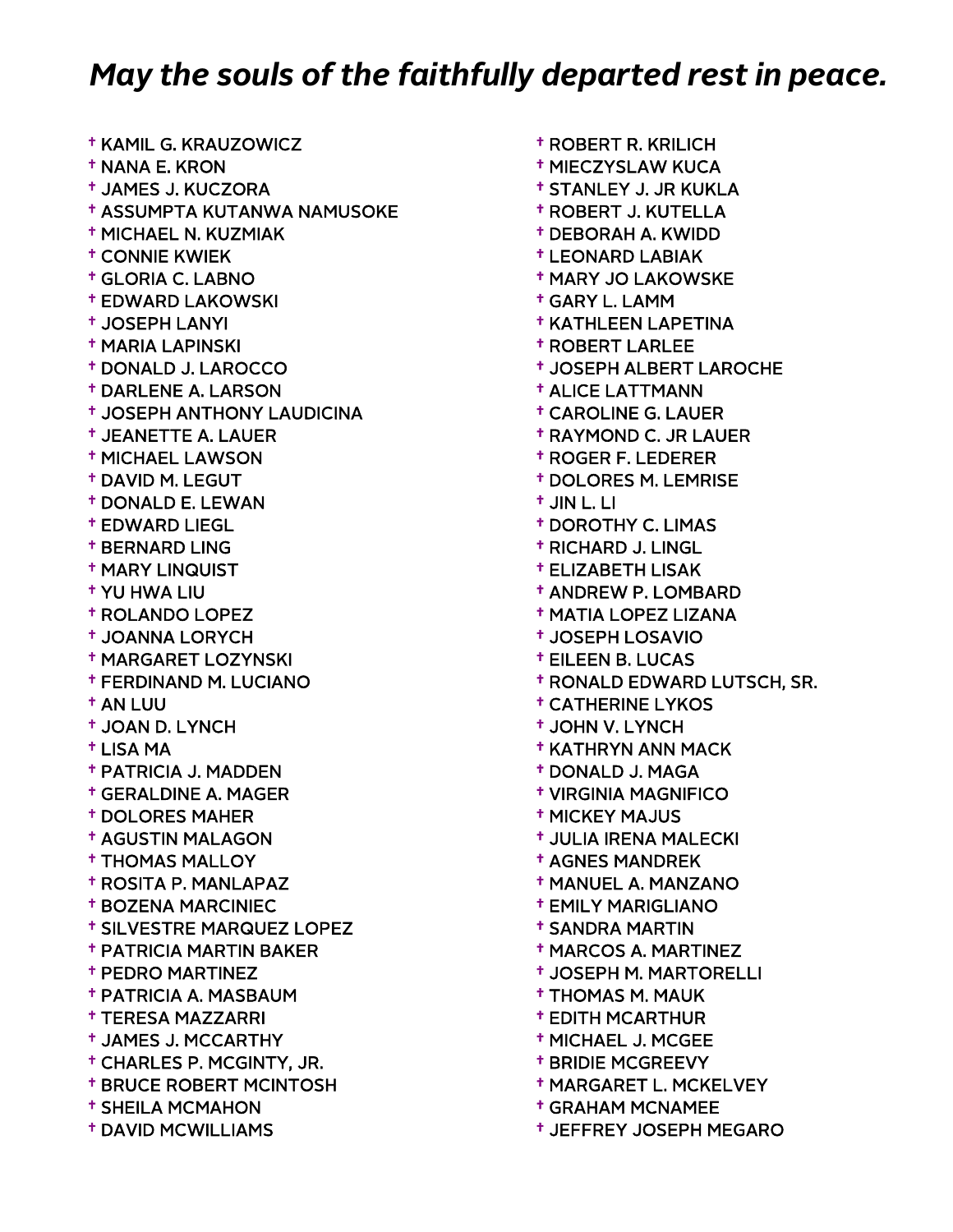† JOHN JOSEPH MELEWSKI † SUSAN MEPHAM † TIMOTHY R. MERLIHAN † SHARON A. MEYER † JOHN D., III MILLER † JAMES MILOTA † ZOFIA MISZCZAK † EUGENE D. MIZERKA † ANTHONY J. MORIZZO † JOHN E. MORRISSEY † SUSANNA T. MOYLETT † JUAN M. MUNGUIA † MICHAEL MURPHY † JAYSON NACORDA † FRANCES M. NAPOLITANO † JOANNE M. NATALI † JULIANN R. NEURAUTER † ARLENE NEYBERT † IVA D. NIMETH † KRYSTYNA NORBERCIAK † MARIA DELALUZ NUNEZ † ANTON OBRECHT † AMERICA GUADALUPE ODOM † WILLIAM OHLSON † DOLORES OLECH † PETER OREILLY † MARILYN ORTMAN † JAMES OSTLER † DONALD J. OTIS † KONRAD PAJOR † DANIEL A. PAPIERNIAK † DONALD T. PARILLE † JOSEPH PASDO † MICHAEL S. PATTE † JOYCE M. PAWLICKI † ARLENE M. PAWLUS † JOSE PELICO † ROBERT PERA † MARTHA PEREZ † PETER PERVENECKI † AGNES B. PETARGUE-GADDI † STANISLAW PIEKARCZYK † ROBERT PINSKI † ROBERT PLACEK † FRANK POCZATEK

 † LEOBARDO MENDOZA † LUCILLE M. MERLIHAN † SALVINA MESCINO † RODNEY MARK MICELI † JOHN D., JR. MILLER † MARY GRACE MILOTA † EUGENE MIZERKA † ANNABELLE MORAN † HELEN F. MORRISSEY † CHARLENE MOSQUERA † ROBERT J. MUENCH † RUBEN DANIEL MUNGUIA † PAULA MURZYN † URBANO NAJERA VIOLANTE † JOANNE K. NASIATKA † FRED J.H. NEUMANN † DANIEL NEWELL † DANIEL JOSEPH, SR. NICOLINI † THERESA A. NIMETH † JOSEPH M. NUGENT † CATALINO NUVAL † JOAN K. OBRIEN † DANIEL E. OHEATH † MICHAEL OLAUGHLIN † MARY B. OPON † FRANK ORTMAN † PAMELA JO OSIMANI † ANNA C. OSULLIVAN † PERPECTUA SOCORRO G. PADAO † ARESTIDES PANAGIOTOPOULOS † VICTORIA R. PARADO † JOANN PARILLE † MURARILAL PATEL † GLORIA B. PAULY † JOZEFA PAWLUK † ALMA A. PAYNOR † FRANK J. PENTZ † MARIA PEREZ † RUTH PERROZZI † LILLIAN PESKA † LINA S. PETRTYL † JOHN PIEROBON † MARY JO PISCIOTTA

- † THOMAS PLACEK
- † JOSEPH POEHLMANN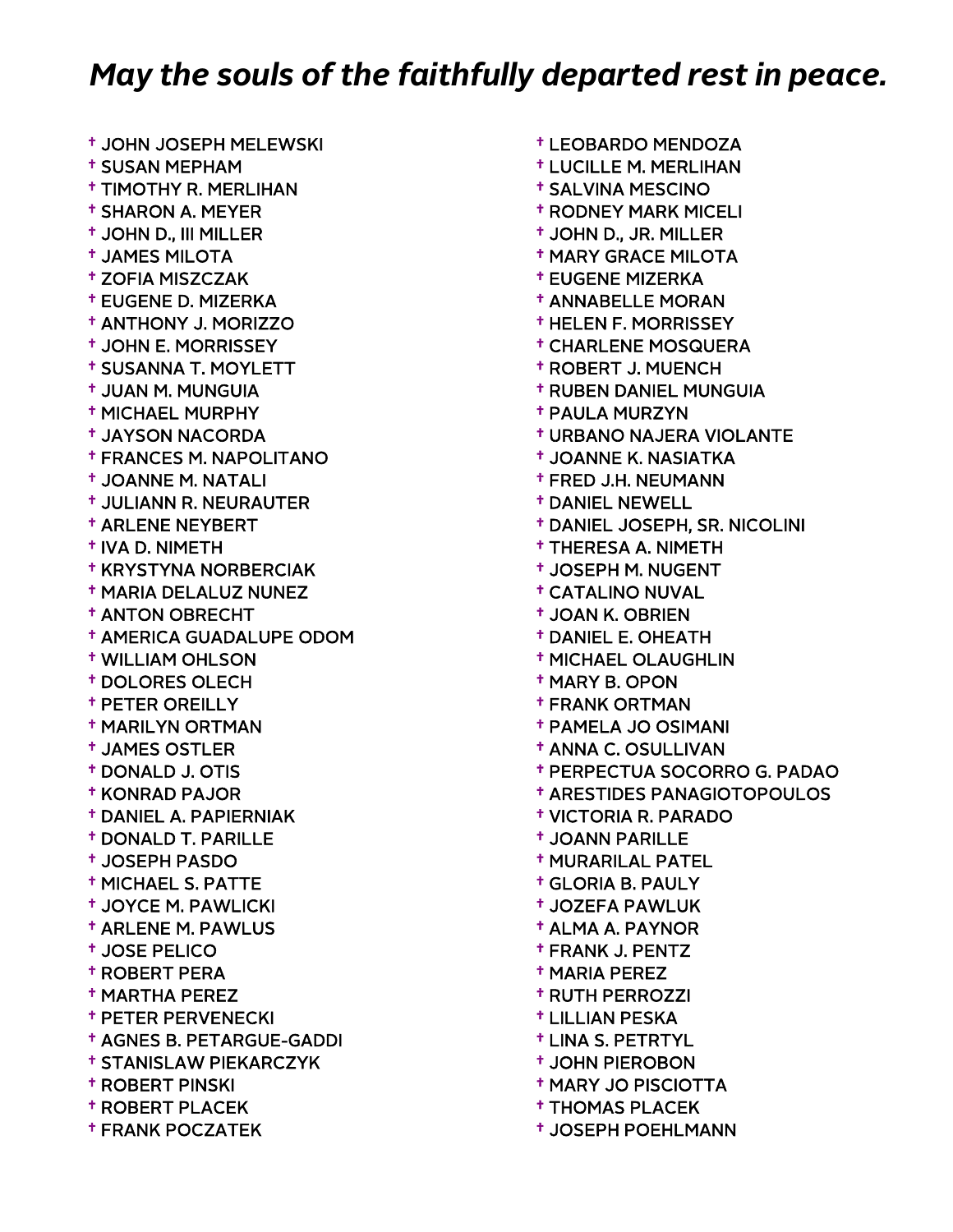† JOSEPH A. POKOL † PERSIDA POPOVICI † ANASTASIA M. POSCH † SUSAN M. PREISSING † PHYLLIS PTAK † ZOFIA PYTLIK † PAULINE BURNS QUAN † ELNA M. RACKOW † JOHN RAFFERTY † ISMAEL RANESES † THOMAS M. RASCHKE † LEONA REDMOND † GEORGIA E. REED † JOHN ALEX RESZKE † MIGUEL ANGEL REYES-PAZ † ESPERANZA RIFAREAL-LLENO † DEBRA M. ROBACZEWSKI † MARIA RODRIGUEZ † MANUELA RODRIGUEZ BUENO VDA. DE † MARGARET B. ROGERS † HERBERT ROHR † WALTER ROKICIAK † NORMA ROMERO † MARY ANN T. ROSATI † ALEX RUBINO † WANDA S. RUBINO † RUTH MARIE RUFF † SHARLA RUSTEMEYER † KENNETH RZESZUTKO † MAUREEN C. SADOWSKI † DOLORES SALERNO † DOROTHY SALSKI † NOREEN J. SAMUEL † LIDUVINA SANCHEZ † RAFAELA SANCHEZ † VIRGINIA SANTOS NUVAL † ANTHONY SCELSA † KARL SCHADECK † LYLE J. SCHECK † ARTHUR SCHMALZ † EDWIN F. SCHMITT † CARL F. SCHNECKE † RUDOLPH P. SCHNEIDER † WILLIAM SCHOBER † ANN M. SCHUH

 † KAROL POLTORAK † NUNZIO PORTANOVA † JAMES POSS † HENRY PRZYCHOCKI † ERLINDA M. PUNZALAN † CARL M. QUALEATTI † FRANCIS RACELIS † JAROSLAW RADZISZEWSKI † ALFREDO RAMIREZ † JACQUELINE RAPATA † CATHY LYNN RAUSCH † MICHAEL REDMOND † ROBERT REITMEYER † JOSE M. REYES, JR. † ALVINA REYNOLDS † VICKY RIGBY † GIGI E. ROBLES † MILAGROS RODRIGUEZ † HECTOR RODRIGUEZ, JR. † ROBERT T. ROGERS † THADDEUS A. ROJEK † BARBARA ROMANOWSKI † JEROME B. ROSANOVA † MARY E. ROVETTO † PHILLIP RUBINO † LORRAINE RUDNIK † KATHLEEN RUPNOW CERBIN † EVELYN S. RUSZKOWSKI † RUSSELL M. SABATINO † MICHAEL K. SAJULGA † WILLIAM M. SALPIETRO † OSWALDO SAMONTE † EFREN SANCHEZ † MARY SANCHEZ † RIZA M. SANTIAGO † MARY SASICKI † WILLIAM F. SCHADE † HERMAN M. SCHAMBERGER JR. † LORRAINE SCHEPPMAN † WILLIAM SCHMIEDERER † THOMAS H. SCHMITT † MARIA SCHNEIDER † WILLIAM SCHNURSTEIN † PATRICIA SCHOD † DONALD F. SCHULTZ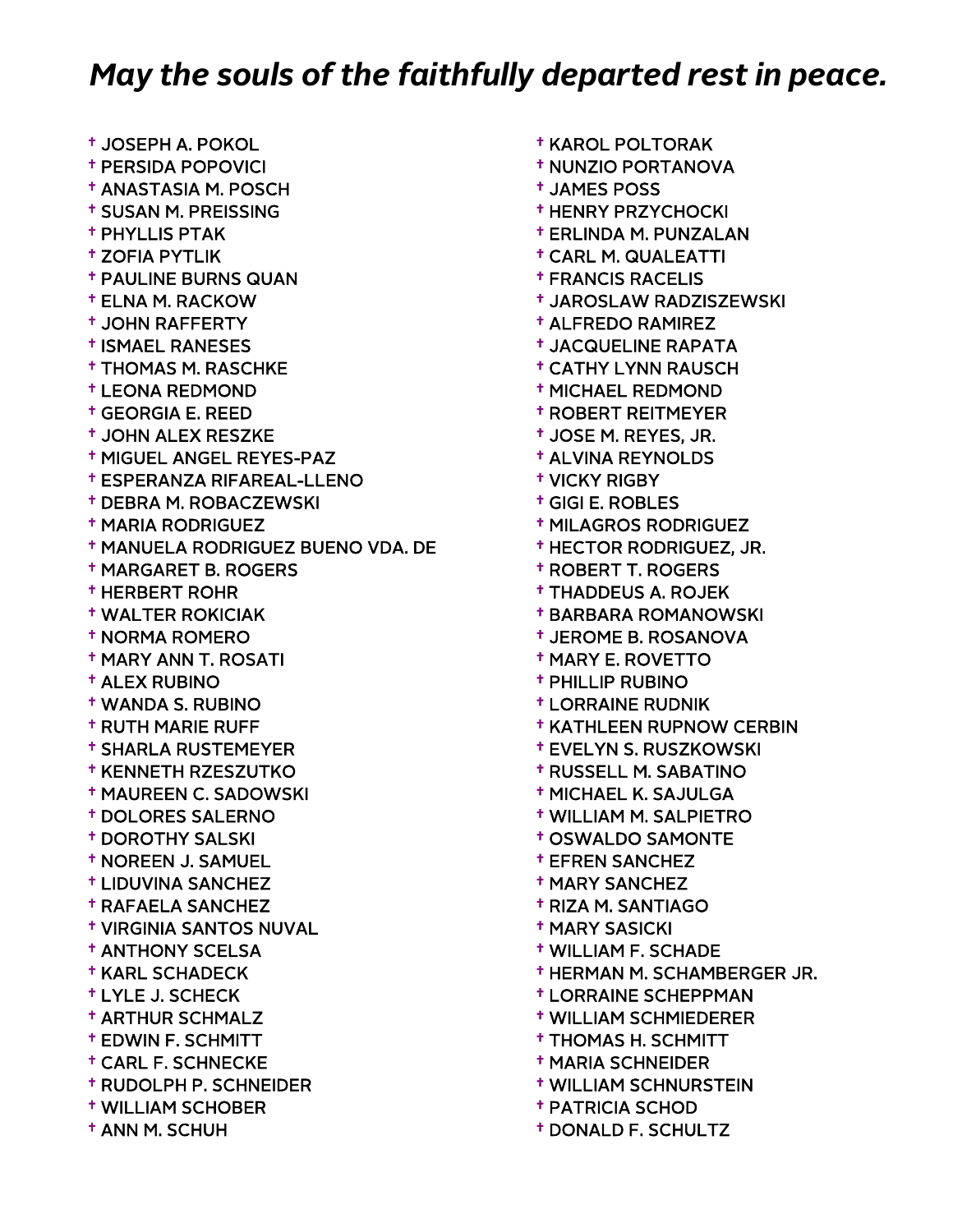† LORRAINE SCHULTZ † GEORGE E. SCHUMER † KIM SCIANNA † ROSE J. SEBLANTE † PROSPERO M. SENDAYDIEGO † WILLIAM E. SHANNON † ESSEX SHEHADEH † HAK SOON SHIN † ZBIGNIEW SIATOWSKI † MICHAEL J. SIECZKO † LIBERIO NESTOR SILVA † MARY SINGER † JERRY SMALEC † BONITA A. SMITH † GRACE SMITH † PATRICIA SMITH † OLGA SMITS † EMILY SOBKOWIAK † JOSEPH SORRENTINO † BONNIE STACH † CRAIG A. STAHNKE † JOZEF STANCZYK † JOHN F. STANTON † JUDITH STEFFENS † CAROLYN L. STEIN † LESLEY STEPHENS † SUN KUM STEVENS † MARGARET A. STILL † JEFFREY J. STOMPOR † WILLIAM STONE † ROBERT R. STRIEGEL † JOHN STUCKERT † FRANK SUCH † LILLIAN SY † BOGDAN SZAFRANIEC † HELEN SZYBINSKI † BERNADINE TAMBURINO † STEWART S. TANAKATSUBO † JESUS HECTOR TERRAZAS † EDNA MARG THERIAULT † MARY JANE THOMAS † KEVIN M. THOMPSON † LAURA M. TILTON † THOMAS TISINAI † DANTE M. TOPACIO

 † DONALD SCHULZ † ANGELIKA M. SCHWEIBENZ BREMER † NANCY SCURTO † JOHN SEMPLE † JEAN SENDECKI † HATIAN SHAO † LUCINA SHERMAN † EDWARD J. SHORO † EUGENE SIECZKO † PAUL J. SIFTER † HAROLD SIMONS † ELAINE SISKA † BETTY LOU SMITH † FRANCES J. SMITH † JOHN C. SMITH † TONY SMITH † MARY ANN SNARSKI † GILBERT R. SOMMER † JEROME D. SROKA † NANCY STACY † THERESA R. STAHNKE † CHESTER STANGER † HENRY STEFFENS † STEFANIA STEGNITSKA † KENNETH STEIN † ROBERT STEPHENSON † PATRICIA STEWARD † JOSEPH STOESSER † PHYLLIS STONE † CAROLYN R. STORACE † CHRISTOPHER STRZALKA, JR. † MARY L. STUMP † ANTHONY M. SULLA † FRANCIS S. SYLVESTER † EUGENE P. SZCZESNY † MARIA TABAKA † JAMES TAMBURINO † PETER TARARO † MICHAEL JOSEPH THEIS † DOLORES M. THOMAS † DELLA THOMPSON † CATHERINE THORSEN † JEFFREY TIONGSON † TODOR TONTCHEV † PATRICIA ANN TORISKY